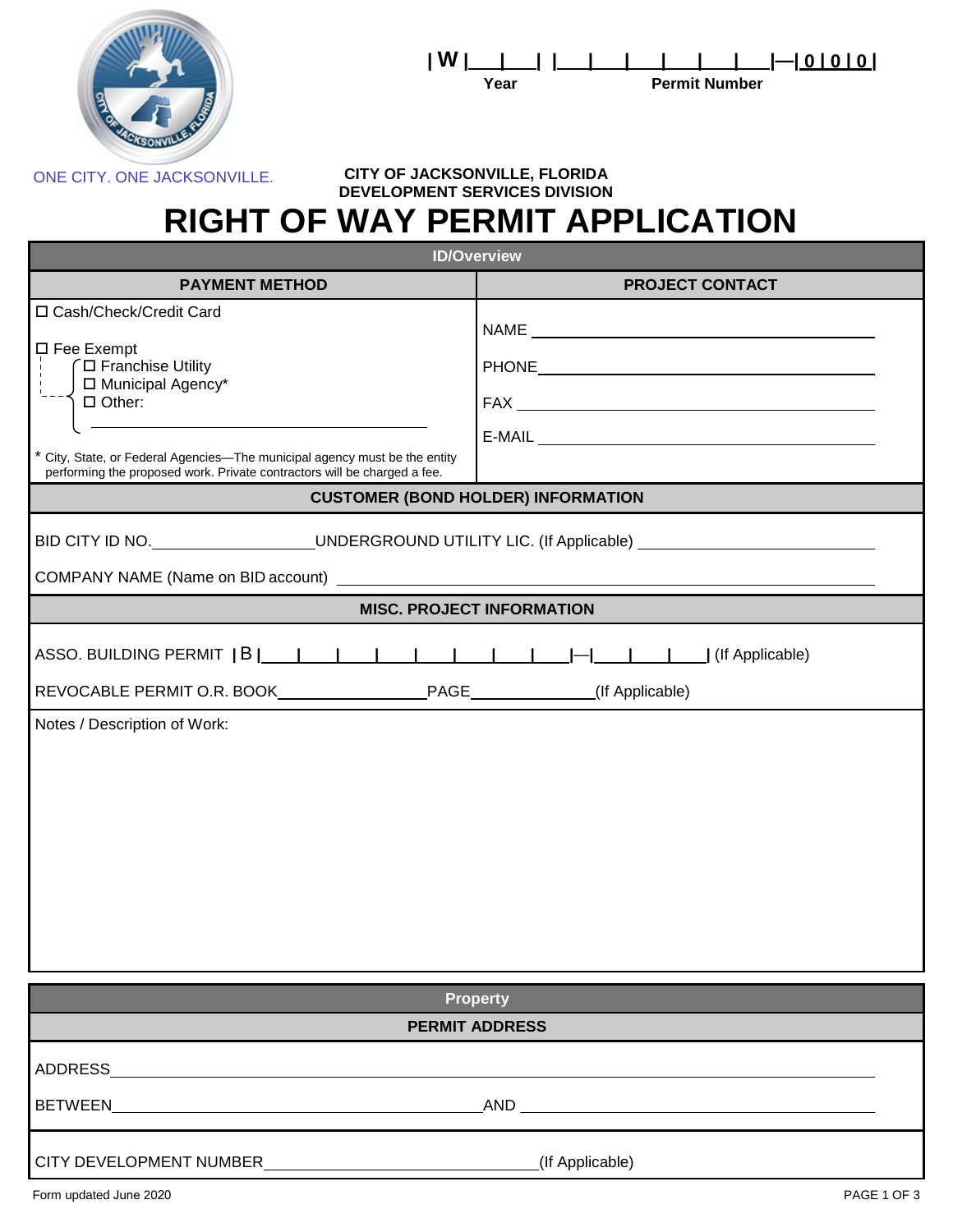

## ONE CITY. ONE JACKSONVILLE.

| <b>Specifications</b><br>(Permit Activities)                                                                                                                                  |                                              |                                                                                                                                                  |                                                                                                                                                                             |  |                                                                                                           |  |
|-------------------------------------------------------------------------------------------------------------------------------------------------------------------------------|----------------------------------------------|--------------------------------------------------------------------------------------------------------------------------------------------------|-----------------------------------------------------------------------------------------------------------------------------------------------------------------------------|--|-----------------------------------------------------------------------------------------------------------|--|
| <b>ANNUAL UTILITY MAINTENANCE</b>                                                                                                                                             |                                              |                                                                                                                                                  |                                                                                                                                                                             |  |                                                                                                           |  |
| $\square$ Annual Maintenance (AM) - (Do not select any other activity if this is selected)                                                                                    |                                              |                                                                                                                                                  |                                                                                                                                                                             |  |                                                                                                           |  |
| <b>PAVING</b>                                                                                                                                                                 |                                              |                                                                                                                                                  |                                                                                                                                                                             |  |                                                                                                           |  |
| $\Box$ Residential Driveway (RD)<br>□ Residential Sidewalk (RD)<br>□ Residential Curb & Gutter (RD)<br>$\Box$ Residential Pavement (RD)<br>□ Residential R/W Restoration (RD) |                                              |                                                                                                                                                  | $\square$ Commercial Driveway (CD)<br>□ Commercial Sidewalk (CD)<br>$\Box$ Commercial Curb & Gutter (CD)<br>□ Commercial Pavement (CD)<br>□ Commercial R/W Restoration (CD) |  |                                                                                                           |  |
| <b>DRAINAGE</b>                                                                                                                                                               |                                              |                                                                                                                                                  |                                                                                                                                                                             |  |                                                                                                           |  |
| □ Residential Culvert (<32') (RD)<br>□ Residential Drainage Structure (RD)<br>□ Residential Ditch/Swale (RD)<br>$\Box$ Residential Ditch Paving (RD)                          |                                              | $\Box$ Commercial Culvert (<32') (CD)<br>□ Commercial Drainage Structure (CD)<br>□ Commercial Ditch/Swale (CD)<br>□ Commercial Ditch Paving (CD) |                                                                                                                                                                             |  |                                                                                                           |  |
| MISC.                                                                                                                                                                         |                                              |                                                                                                                                                  |                                                                                                                                                                             |  |                                                                                                           |  |
| $\Box$ Residential Landscape (RD)<br>□ Residential Tree Removal (RD)<br>$\square$ Residential Irrigation (RD)<br>□ Object In R/W or Easement (Residential Area) (RD)          |                                              |                                                                                                                                                  | $\square$ Commercial Landscape (CD)<br>□ Commercial Tree Removal (CD)<br>$\square$ Commercial Irrigation (CD)<br>□ Object In R/W or Easement (Commercial Area) (CD)         |  |                                                                                                           |  |
| <b>UTILITIES</b> (Requires an Underground Utility License)                                                                                                                    |                                              |                                                                                                                                                  |                                                                                                                                                                             |  |                                                                                                           |  |
|                                                                                                                                                                               | Trenchless Length (TU)<br>(Directional Bore) |                                                                                                                                                  | Open Cut Length (OU)<br>(Trenching, bore and Jack, etc.)                                                                                                                    |  | Misc. Utilities<br>(No Length Required)                                                                   |  |
| $\Box$ Water<br>□ Sanitary/Storm Sewer<br>$\square$ Gas                                                                                                                       |                                              |                                                                                                                                                  |                                                                                                                                                                             |  | □ Cable Aerial (OH)<br>□ Monitoring Well (TU)<br>□ Soil/Pavement Borings(TU)<br>□ Communications Facility |  |
| □ Cable/Conduit                                                                                                                                                               |                                              |                                                                                                                                                  |                                                                                                                                                                             |  |                                                                                                           |  |

| <b>Official Use Only</b>                                                  |  |  |  |  |  |  |
|---------------------------------------------------------------------------|--|--|--|--|--|--|
| <b>Requirements</b>                                                       |  |  |  |  |  |  |
| <b>PERMIT APPROVALS</b><br>(Required before inspections can be scheduled) |  |  |  |  |  |  |
| <b>AGENCY</b><br>APPROVAL<br><b>DATE</b>                                  |  |  |  |  |  |  |
| $\square$ Field review                                                    |  |  |  |  |  |  |
| $\Box$ Plans included?                                                    |  |  |  |  |  |  |
|                                                                           |  |  |  |  |  |  |